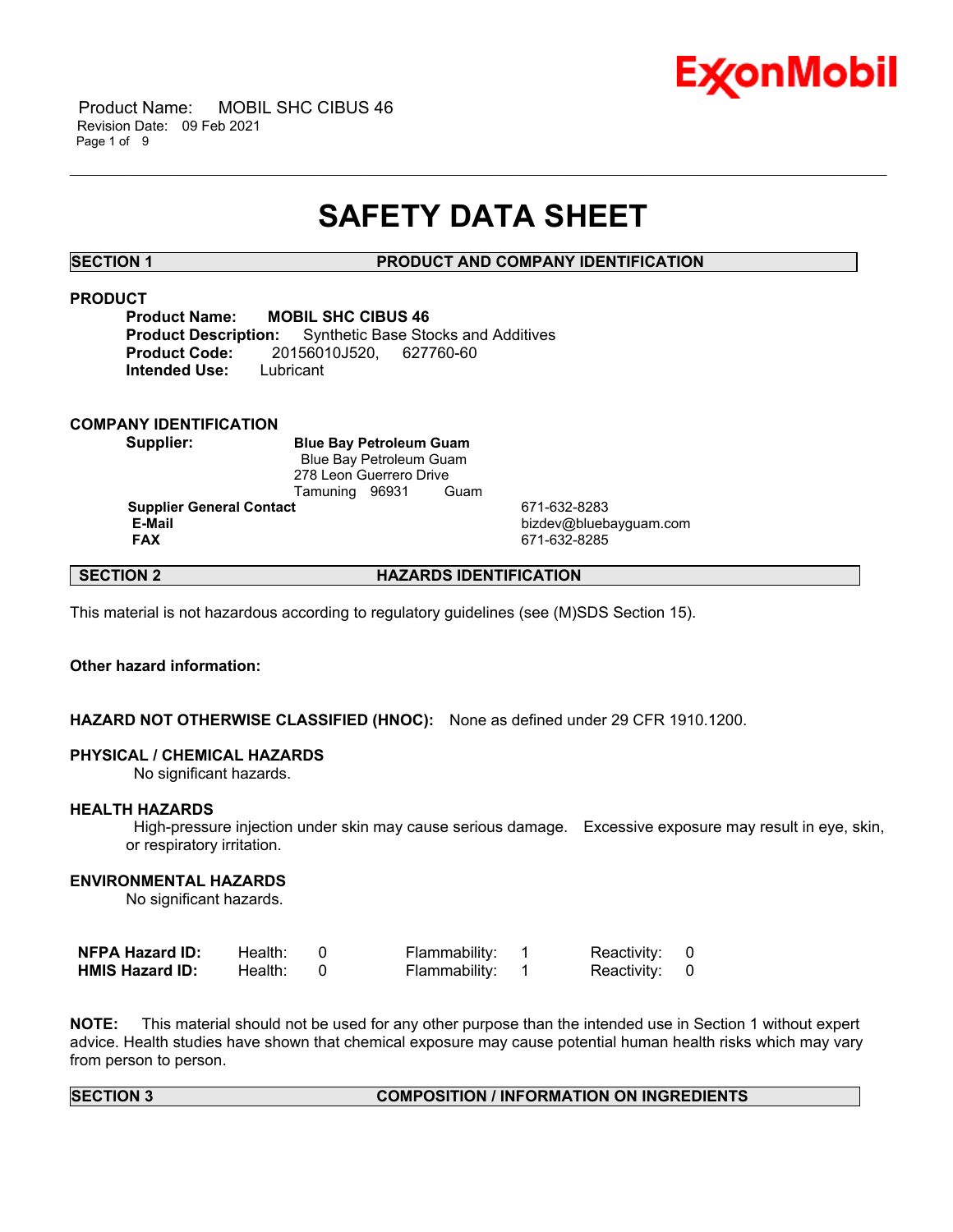

 Product Name: MOBIL SHC CIBUS 46 Revision Date: 09 Feb 2021 Page 2 of 9

This material is defined as a mixture.

#### **No Hazardous Substance(s) or Complex Substance(s) required for disclosure.**

#### **SECTION 4 FIRST AID MEASURES**

#### **INHALATION**

Remove from further exposure. For those providing assistance, avoid exposure to yourself or others. Use adequate respiratory protection. If respiratory irritation, dizziness, nausea, or unconsciousness occurs, seek immediate medical assistance. If breathing has stopped, assist ventilation with a mechanical device or use mouth-to-mouth resuscitation.

\_\_\_\_\_\_\_\_\_\_\_\_\_\_\_\_\_\_\_\_\_\_\_\_\_\_\_\_\_\_\_\_\_\_\_\_\_\_\_\_\_\_\_\_\_\_\_\_\_\_\_\_\_\_\_\_\_\_\_\_\_\_\_\_\_\_\_\_\_\_\_\_\_\_\_\_\_\_\_\_\_\_\_\_\_\_\_\_\_\_\_\_\_\_\_\_\_\_\_\_\_\_\_\_\_\_\_\_\_\_\_\_\_\_\_\_\_\_

### **SKIN CONTACT**

Wash contact areas with soap and water. If product is injected into or under the skin, or into any part of the body, regardless of the appearance of the wound or its size, the individual should be evaluated immediately by a physician as a surgical emergency. Even though initial symptoms from high pressure injection may be minimal or absent, early surgical treatment within the first few hours may significantly reduce the ultimate extent of injury.

#### **EYE CONTACT**

Flush thoroughly with water. If irritation occurs, get medical assistance.

#### **INGESTION**

First aid is normally not required. Seek medical attention if discomfort occurs.

#### **SECTION 5 FIRE FIGHTING MEASURES**

#### **EXTINGUISHING MEDIA**

**Appropriate Extinguishing Media:** Use water fog, foam, dry chemical or carbon dioxide (CO2) to extinguish flames.

**Inappropriate Extinguishing Media:** Straight Streams of Water

#### **FIRE FIGHTING**

**Fire Fighting Instructions:** Evacuate area. Prevent runoff from fire control or dilution from entering streams, sewers, or drinking water supply. Firefighters should use standard protective equipment and in enclosed spaces, self-contained breathing apparatus (SCBA). Use water spray to cool fire exposed surfaces and to protect personnel.

**Unusual Fire Hazards:** Pressurized mists may form a flammable mixture.

**Hazardous Combustion Products:** Aldehydes, Incomplete combustion products, Oxides of carbon, Smoke, Fume, Sulfur oxides

### **FLAMMABILITY PROPERTIES**

**Flash Point [Method]:** >185°C (365°F) [ASTM D-92] **Flammable Limits (Approximate volume % in air):** LEL: 0.9 UEL: 7.0 **Autoignition Temperature:** N/D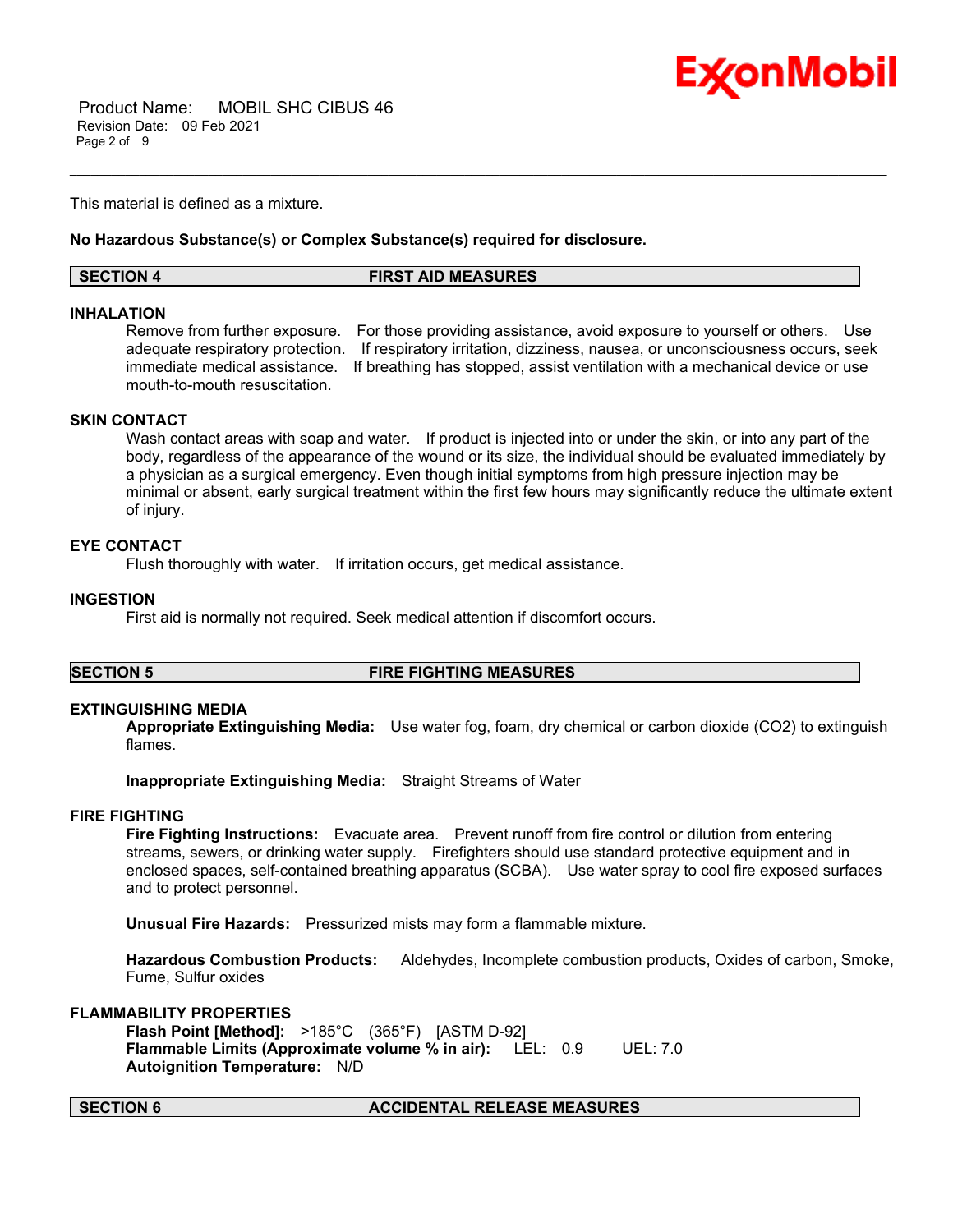

 Product Name: MOBIL SHC CIBUS 46 Revision Date: 09 Feb 2021 Page 3 of 9

#### **NOTIFICATION PROCEDURES**

In the event of a spill or accidental release, notify relevant authorities in accordance with all applicable regulations. US regulations require reporting releases of this material to the environment which exceed the applicable reportable quantity or oil spills which could reach any waterway including intermittent dry creeks. The National Response Center can be reached at (800)424-8802.

\_\_\_\_\_\_\_\_\_\_\_\_\_\_\_\_\_\_\_\_\_\_\_\_\_\_\_\_\_\_\_\_\_\_\_\_\_\_\_\_\_\_\_\_\_\_\_\_\_\_\_\_\_\_\_\_\_\_\_\_\_\_\_\_\_\_\_\_\_\_\_\_\_\_\_\_\_\_\_\_\_\_\_\_\_\_\_\_\_\_\_\_\_\_\_\_\_\_\_\_\_\_\_\_\_\_\_\_\_\_\_\_\_\_\_\_\_\_

#### **PROTECTIVE MEASURES**

Avoid contact with spilled material. See Section 5 for fire fighting information. See the Hazard Identification Section for Significant Hazards. See Section 4 for First Aid Advice. See Section 8 for advice on the minimum requirements for personal protective equipment. Additional protective measures may be necessary, depending on the specific circumstances and/or the expert judgment of the emergency responders.

#### **SPILL MANAGEMENT**

Land Spill: Stop leak if you can do it without risk. Recover by pumping or with suitable absorbent.

**Water Spill:** Stop leak if you can do it without risk. Confine the spill immediately with booms. Warn other shipping. Remove from the surface by skimming or with suitable absorbents. Seek the advice of a specialist before using dispersants.

Water spill and land spill recommendations are based on the most likely spill scenario for this material; however, geographic conditions, wind, temperature, (and in the case of a water spill) wave and current direction and speed may greatly influence the appropriate action to be taken. For this reason, local experts should be consulted. Note: Local regulations may prescribe or limit action to be taken.

#### **ENVIRONMENTAL PRECAUTIONS**

Large Spills: Dike far ahead of liquid spill for later recovery and disposal. Prevent entry into waterways, sewers, basements or confined areas.

### **SECTION 7 HANDLING AND STORAGE**

#### **HANDLING**

 Prevent small spills and leakage to avoid slip hazard. Material can accumulate static charges which may cause an electrical spark (ignition source). When the material is handled in bulk, an electrical spark could ignite any flammable vapors from liquids or residues that may be present (e.g., during switch-loading operations). Use proper bonding and/or ground procedures. However, bonding and grounds may not eliminate the hazard from static accumulation. Consult local applicable standards for guidance. Additional references include American Petroleum Institute 2003 (Protection Against Ignitions Arising out of Static, Lightning and Stray Currents) or National Fire Protection Agency 77 (Recommended Practice on Static Electricity) or CENELEC CLC/TR 50404 (Electrostatics - Code of practice for the avoidance of hazards due to static electricity).

**Static Accumulator:** This material is a static accumulator.

#### **STORAGE**

The type of container used to store the material may affect static accumulation and dissipation. Do not store in open or unlabelled containers. Keep away from incompatible materials.

#### **SECTION 8 EXPOSURE CONTROLS / PERSONAL PROTECTION**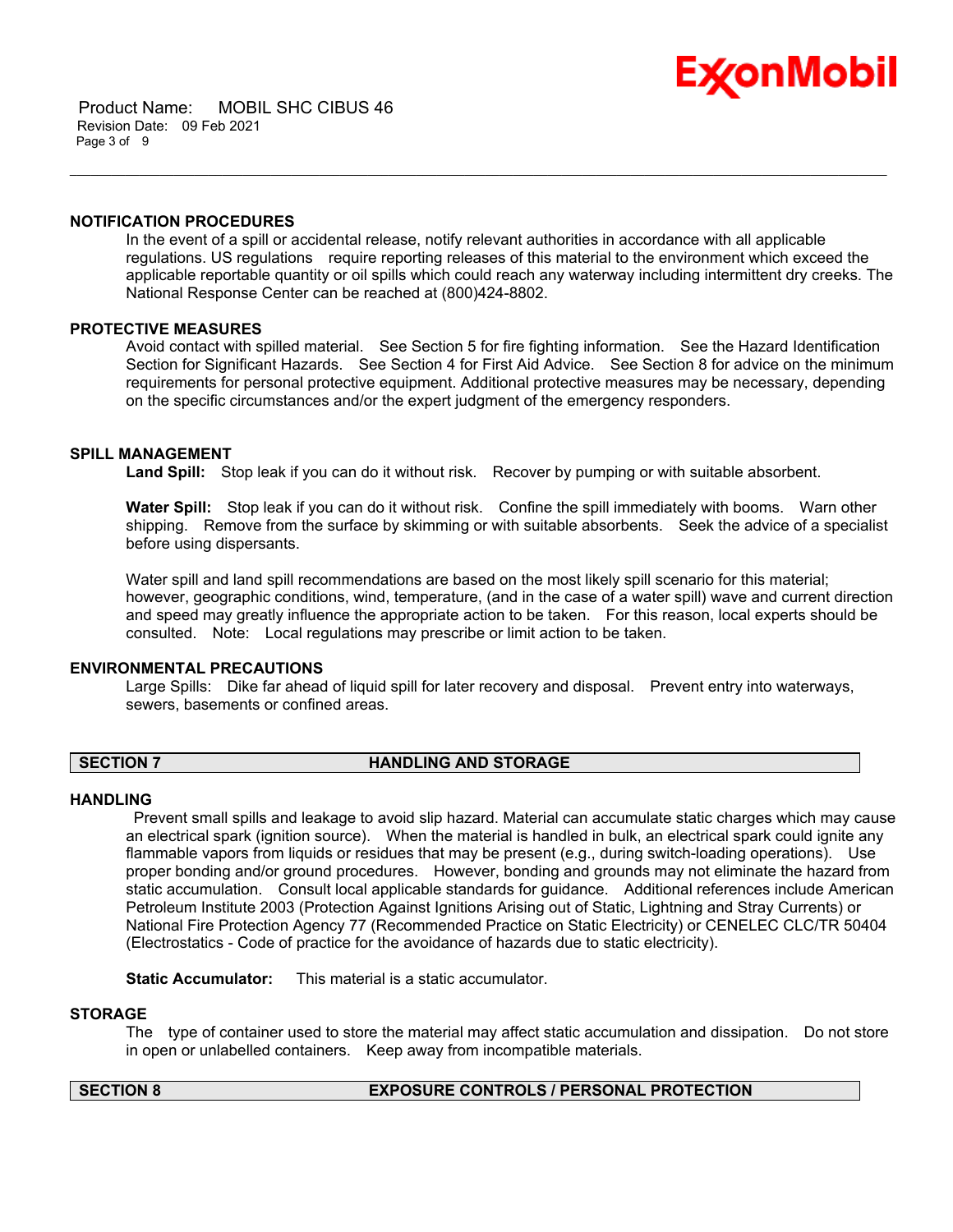

 Product Name: MOBIL SHC CIBUS 46 Revision Date: 09 Feb 2021 Page 4 of 9

**Exposure limits/standards for materials that can be formed when handling this product:** When mists/aerosols can occur the following are recommended:  $5 \text{ mg/m}^3$  - ACGIH TLV (inhalable fraction),  $5 \text{ mg/m}^3$  - OSHA PEL.

\_\_\_\_\_\_\_\_\_\_\_\_\_\_\_\_\_\_\_\_\_\_\_\_\_\_\_\_\_\_\_\_\_\_\_\_\_\_\_\_\_\_\_\_\_\_\_\_\_\_\_\_\_\_\_\_\_\_\_\_\_\_\_\_\_\_\_\_\_\_\_\_\_\_\_\_\_\_\_\_\_\_\_\_\_\_\_\_\_\_\_\_\_\_\_\_\_\_\_\_\_\_\_\_\_\_\_\_\_\_\_\_\_\_\_\_\_\_

NOTE: Limits/standards shown for guidance only. Follow applicable regulations.

No biological limits allocated.

### **ENGINEERING CONTROLS**

The level of protection and types of controls necessary will vary depending upon potential exposure conditions. Control measures to consider:

No special requirements under ordinary conditions of use and with adequate ventilation.

#### **PERSONAL PROTECTION**

Personal protective equipment selections vary based on potential exposure conditions such as applications, handling practices, concentration and ventilation. Information on the selection of protective equipment for use with this material, as provided below, is based upon intended, normal usage.

**Respiratory Protection:** If engineering controls do not maintain airborne contaminant concentrations at a level which is adequate to protect worker health, an approved respirator may be appropriate. Respirator selection, use, and maintenance must be in accordance with regulatory requirements, if applicable. Types of respirators to be considered for this material include:

No special requirements under ordinary conditions of use and with adequate ventilation.

For high airborne concentrations, use an approved supplied-air respirator, operated in positive pressure mode. Supplied air respirators with an escape bottle may be appropriate when oxygen levels are inadequate, gas/vapor warning properties are poor, or if air purifying filter capacity/rating may be exceeded.

**Hand Protection:** Any specific glove information provided is based on published literature and glove manufacturer data. Glove suitability and breakthrough time will differ depending on the specific use conditions. Contact the glove manufacturer for specific advice on glove selection and breakthrough times for your use conditions. Inspect and replace worn or damaged gloves. The types of gloves to be considered for this material include:

No protection is ordinarily required under normal conditions of use.

**Eye Protection:** If contact is likely, safety glasses with side shields are recommended.

**Skin and Body Protection:** Any specific clothing information provided is based on published literature or manufacturer data. The types of clothing to be considered for this material include:

 No skin protection is ordinarily required under normal conditions of use. In accordance with good industrial hygiene practices, precautions should be taken to avoid skin contact.

**Specific Hygiene Measures:** Always observe good personal hygiene measures, such as washing after handling the material and before eating, drinking, and/or smoking. Routinely wash work clothing and protective equipment to remove contaminants. Discard contaminated clothing and footwear that cannot be cleaned. Practice good housekeeping.

### **ENVIRONMENTAL CONTROLS**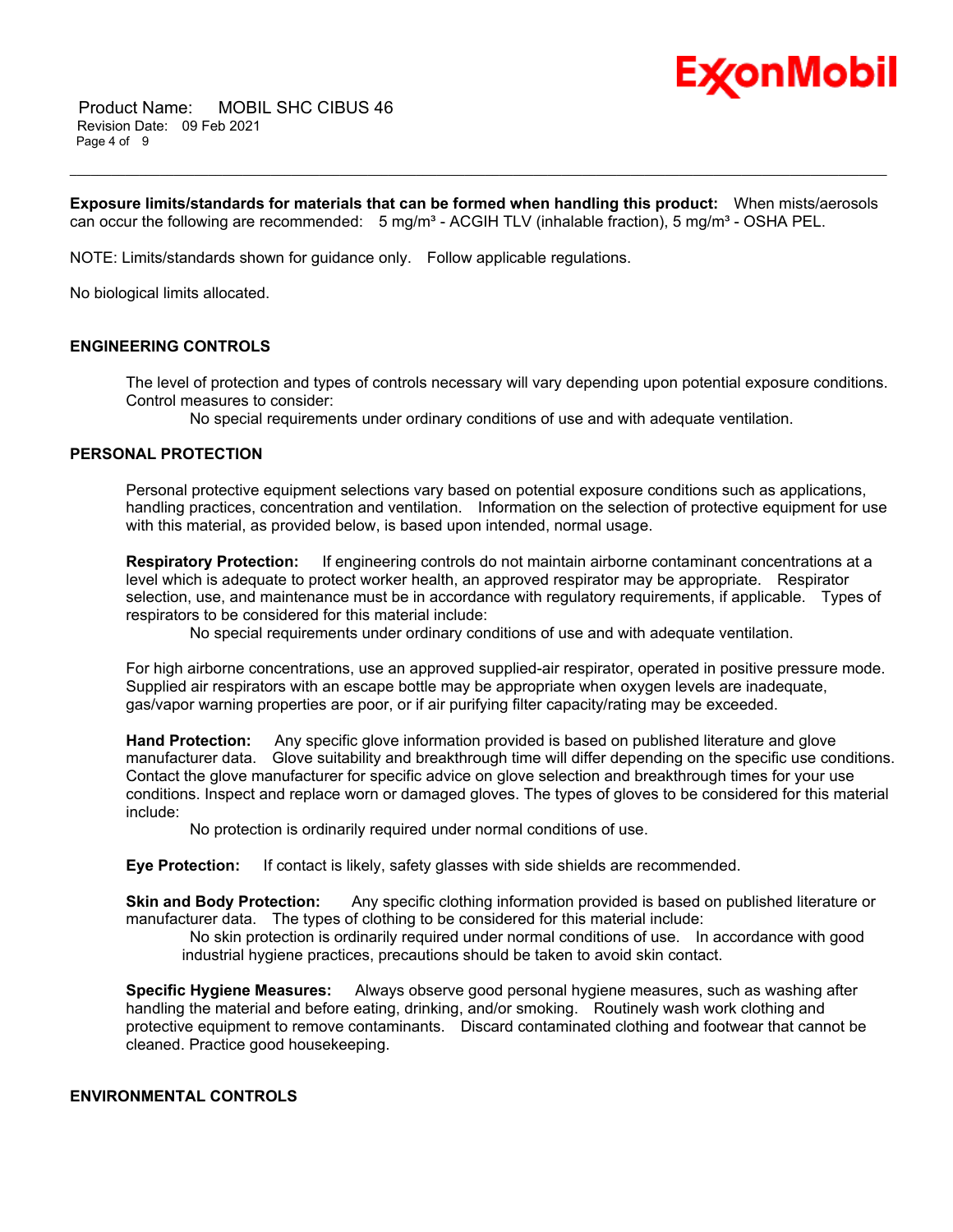

 Product Name: MOBIL SHC CIBUS 46 Revision Date: 09 Feb 2021 Page 5 of 9

> Comply with applicable environmental regulations limiting discharge to air, water and soil. Protect the environment by applying appropriate control measures to prevent or limit emissions.

#### **SECTION 9 PHYSICAL AND CHEMICAL PROPERTIES**

**Note: Physical and chemical properties are provided for safety, health and environmental considerations only and may not fully represent product specifications. Contact the Supplier for additional information.**

\_\_\_\_\_\_\_\_\_\_\_\_\_\_\_\_\_\_\_\_\_\_\_\_\_\_\_\_\_\_\_\_\_\_\_\_\_\_\_\_\_\_\_\_\_\_\_\_\_\_\_\_\_\_\_\_\_\_\_\_\_\_\_\_\_\_\_\_\_\_\_\_\_\_\_\_\_\_\_\_\_\_\_\_\_\_\_\_\_\_\_\_\_\_\_\_\_\_\_\_\_\_\_\_\_\_\_\_\_\_\_\_\_\_\_\_\_\_

#### **GENERAL INFORMATION**

**Physical State:** Liquid **Color:** Pale Yellow **Odor:** Characteristic **Odor Threshold:** N/D

### **IMPORTANT HEALTH, SAFETY, AND ENVIRONMENTAL INFORMATION**

**Relative Density (at 15 °C):** 0.847 [ASTM D4052] **Flammability (Solid, Gas):** N/A **Flash Point [Method]:** >185°C (365°F) [ASTM D-92] **Flammable Limits (Approximate volume % in air):** LEL: 0.9 UEL: 7.0 **Autoignition Temperature:** N/D **Boiling Point / Range:** > 316°C (601°F) [Estimated] **Decomposition Temperature:** N/D **Vapor Density (Air = 1):** > 2 at 101 kPa [Estimated] **Vapor Pressure:** < 0.013 kPa (0.1 mm Hg) at 20 °C [Estimated] **Evaporation Rate (n-butyl acetate = 1):** N/D **pH:** N/A **Log Pow (n-Octanol/Water Partition Coefficient):** > 3.5 [Estimated] **Solubility in Water:** Negligible **Viscosity:** 46 cSt (46 mm2/sec) at 40 °C | 7.986 cSt (7.99 mm2/sec) at 100 °C **Oxidizing Properties:** See Hazards Identification Section.

# **OTHER INFORMATION**

**Freezing Point:** N/D **Melting Point:** N/A **Pour Point:** -42°C (-44°F) [ASTM D97]

#### **SECTION 10 STABILITY AND REACTIVITY**

**REACTIVITY:** See sub-sections below.

**STABILITY:** Material is stable under normal conditions.

**CONDITIONS TO AVOID:** Excessive heat. High energy sources of ignition.

**MATERIALS TO AVOID:** Strong oxidizers

**HAZARDOUS DECOMPOSITION PRODUCTS:** Material does not decompose at ambient temperatures.

**POSSIBILITY OF HAZARDOUS REACTIONS:** Hazardous polymerization will not occur.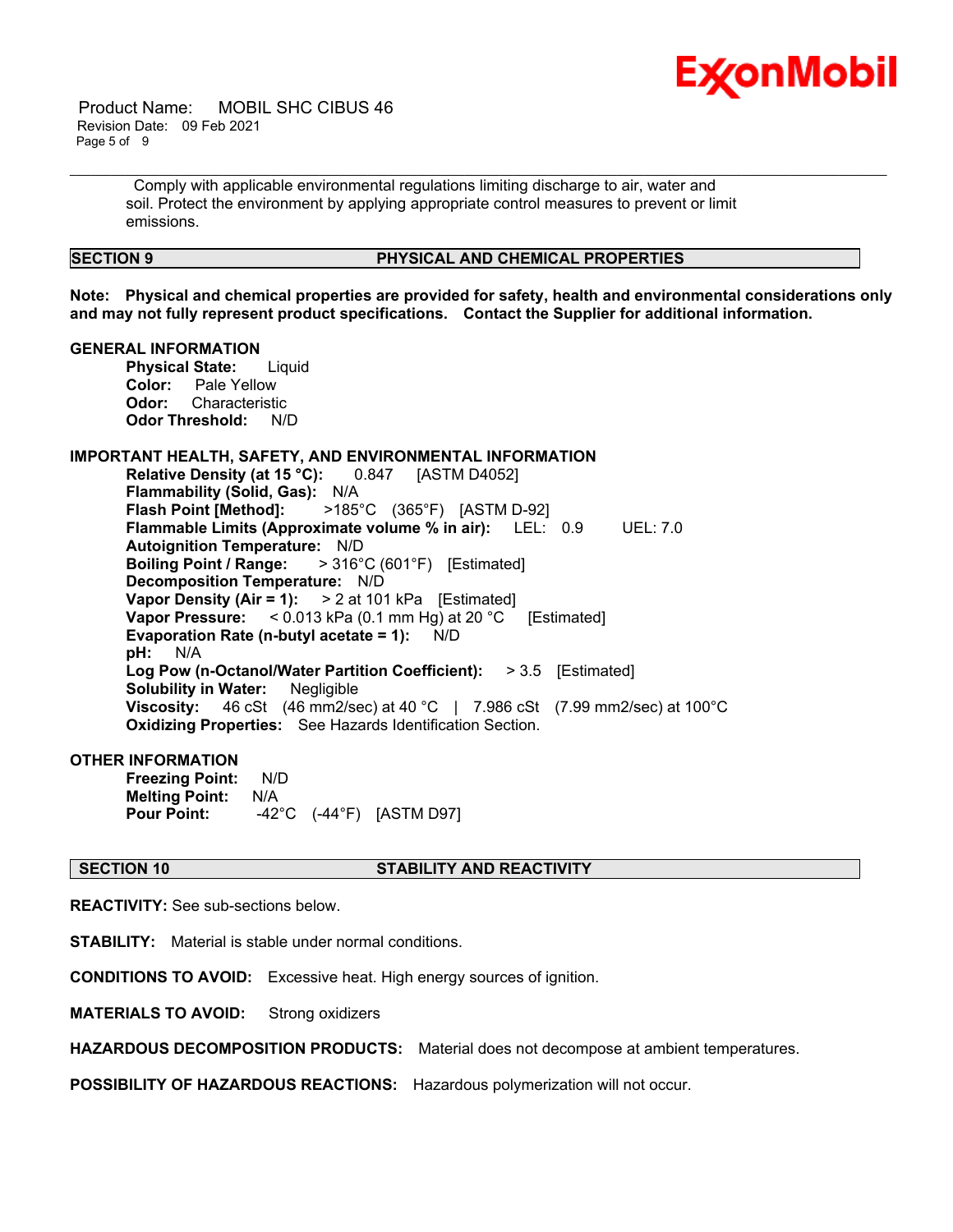

 Product Name: MOBIL SHC CIBUS 46 Revision Date: 09 Feb 2021 Page 6 of 9

### **SECTION 11 TOXICOLOGICAL INFORMATION**

\_\_\_\_\_\_\_\_\_\_\_\_\_\_\_\_\_\_\_\_\_\_\_\_\_\_\_\_\_\_\_\_\_\_\_\_\_\_\_\_\_\_\_\_\_\_\_\_\_\_\_\_\_\_\_\_\_\_\_\_\_\_\_\_\_\_\_\_\_\_\_\_\_\_\_\_\_\_\_\_\_\_\_\_\_\_\_\_\_\_\_\_\_\_\_\_\_\_\_\_\_\_\_\_\_\_\_\_\_\_\_\_\_\_\_\_\_\_

# **INFORMATION ON TOXICOLOGICAL EFFECTS**

| <b>Hazard Class</b>                                               | <b>Conclusion / Remarks</b>                                                                                       |
|-------------------------------------------------------------------|-------------------------------------------------------------------------------------------------------------------|
| <b>Inhalation</b>                                                 |                                                                                                                   |
| Acute Toxicity: No end point data for<br>material.                | Minimally Toxic. Based on assessment of the components.                                                           |
| Irritation: No end point data for material.                       | Negligible hazard at ambient/normal handling temperatures.                                                        |
| Ingestion                                                         |                                                                                                                   |
| Acute Toxicity: No end point data for<br>material.                | Minimally Toxic. Based on assessment of the components.                                                           |
| <b>Skin</b>                                                       |                                                                                                                   |
| Acute Toxicity: No end point data for<br>material.                | Minimally Toxic. Based on assessment of the components.                                                           |
| Skin Corrosion/Irritation: No end point data<br>for material.     | Negligible irritation to skin at ambient temperatures. Based on<br>assessment of the components.                  |
| <b>Eye</b>                                                        |                                                                                                                   |
| Serious Eye Damage/Irritation: No end point<br>data for material. | May cause mild, short-lasting discomfort to eyes. Based on<br>assessment of the components.                       |
| <b>Sensitization</b>                                              |                                                                                                                   |
| Respiratory Sensitization: No end point data<br>for material.     | Not expected to be a respiratory sensitizer.                                                                      |
| Skin Sensitization: No end point data for<br>material.            | Not expected to be a skin sensitizer. Based on assessment of the<br>components.                                   |
| Aspiration: Data available.                                       | Not expected to be an aspiration hazard. Based on physico-<br>chemical properties of the material.                |
| Germ Cell Mutagenicity: No end point data<br>for material.        | Not expected to be a germ cell mutagen. Based on assessment of<br>the components.                                 |
| Carcinogenicity: No end point data for<br>material.               | Not expected to cause cancer. Based on assessment of the<br>components.                                           |
| Reproductive Toxicity: No end point data<br>for material.         | Not expected to be a reproductive toxicant. Based on assessment<br>of the components.                             |
| Lactation: No end point data for material.                        | Not expected to cause harm to breast-fed children.                                                                |
| <b>Specific Target Organ Toxicity (STOT)</b>                      |                                                                                                                   |
| Single Exposure: No end point data for<br>material.               | Not expected to cause organ damage from a single exposure.                                                        |
| Repeated Exposure: No end point data for<br>material.             | Not expected to cause organ damage from prolonged or repeated<br>exposure. Based on assessment of the components. |

#### **OTHER INFORMATION**

#### **Contains:**

Synthetic base oils: Not expected to cause significant health effects under conditions of normal use, based on laboratory studies with the same or similar materials. Not mutagenic or genotoxic. Not sensitizing in test animals and humans.

**The following ingredients are cited on the lists below:** None.

|                |              | --REGULATORY LISTS SEARCHED-- |  |  |
|----------------|--------------|-------------------------------|--|--|
| $1 =$ NTP CARC | $3 = IARC 1$ | $5 = IARC2B$                  |  |  |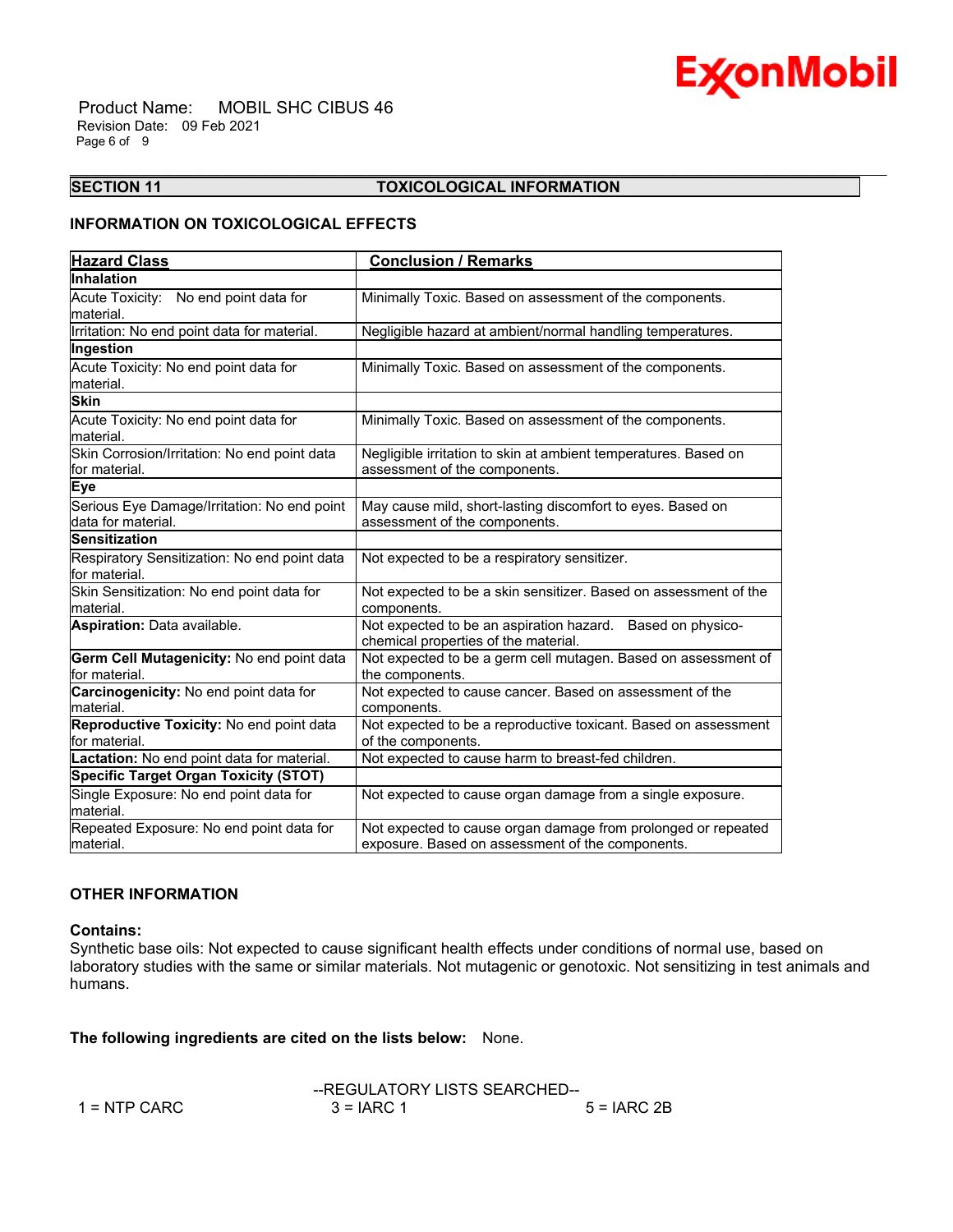

 Product Name: MOBIL SHC CIBUS 46 Revision Date: 09 Feb 2021 Page 7 of 9

 $2 = NTP$  SUS  $4 = IARC$  2A 6 = OSHA CARC

# **SECTION 12 ECOLOGICAL INFORMATION**

\_\_\_\_\_\_\_\_\_\_\_\_\_\_\_\_\_\_\_\_\_\_\_\_\_\_\_\_\_\_\_\_\_\_\_\_\_\_\_\_\_\_\_\_\_\_\_\_\_\_\_\_\_\_\_\_\_\_\_\_\_\_\_\_\_\_\_\_\_\_\_\_\_\_\_\_\_\_\_\_\_\_\_\_\_\_\_\_\_\_\_\_\_\_\_\_\_\_\_\_\_\_\_\_\_\_\_\_\_\_\_\_\_\_\_\_\_\_

The information given is based on data for the material, components of the material, or for similar materials, through the application of bridging principals.

#### **ECOTOXICITY**

Material -- Not expected to be harmful to aquatic organisms.

#### **MOBILITY**

 Base oil component -- Low solubility and floats and is expected to migrate from water to the land. Expected to partition to sediment and wastewater solids.

#### **SECTION 13 DISPOSAL CONSIDERATIONS**

Disposal recommendations based on material as supplied. Disposal must be in accordance with current applicable laws and regulations, and material characteristics at time of disposal.

#### **DISPOSAL RECOMMENDATIONS**

 Product is suitable for burning in an enclosed controlled burner for fuel value or disposal by supervised incineration at very high temperatures to prevent formation of undesirable combustion products. Protect the environment. Dispose of used oil at designated sites. Minimize skin contact. Do not mix used oils with solvents, brake fluids or coolants.

#### **REGULATORY DISPOSAL INFORMATION**

 RCRA Information: The unused product, in our opinion, is not specifically listed by the EPA as a hazardous waste (40 CFR, Part 261D), nor is it formulated to contain materials which are listed as hazardous wastes. It does not exhibit the hazardous characteristics of ignitability, corrositivity or reactivity and is not formulated with contaminants as determined by the Toxicity Characteristic Leaching Procedure (TCLP). However, used product may be regulated.

**Empty Container Warning** Empty Container Warning (where applicable): Empty containers may contain residue and can be dangerous. Do not attempt to refill or clean containers without proper instructions. Empty drums should be completely drained and safely stored until appropriately reconditioned or disposed. Empty containers should be taken for recycling, recovery, or disposal through suitably qualified or licensed contractor and in accordance with governmental regulations. DO NOT PRESSURISE, CUT, WELD, BRAZE, SOLDER, DRILL, GRIND, OR EXPOSE SUCH CONTAINERS TO HEAT, FLAME, SPARKS, STATIC ELECTRICITY, OR OTHER SOURCES OF IGNITION. THEY MAY EXPLODE AND CAUSE INJURY OR DEATH.

|  | <b>SECTION 14</b> | <b>TRANSPORT INFORMATION</b> |
|--|-------------------|------------------------------|
|--|-------------------|------------------------------|

- **LAND (DOT):** Not Regulated for Land Transport
- LAND (TDG): Not Regulated for Land Transport
- **SEA (IMDG):** Not Regulated for Sea Transport according to IMDG-Code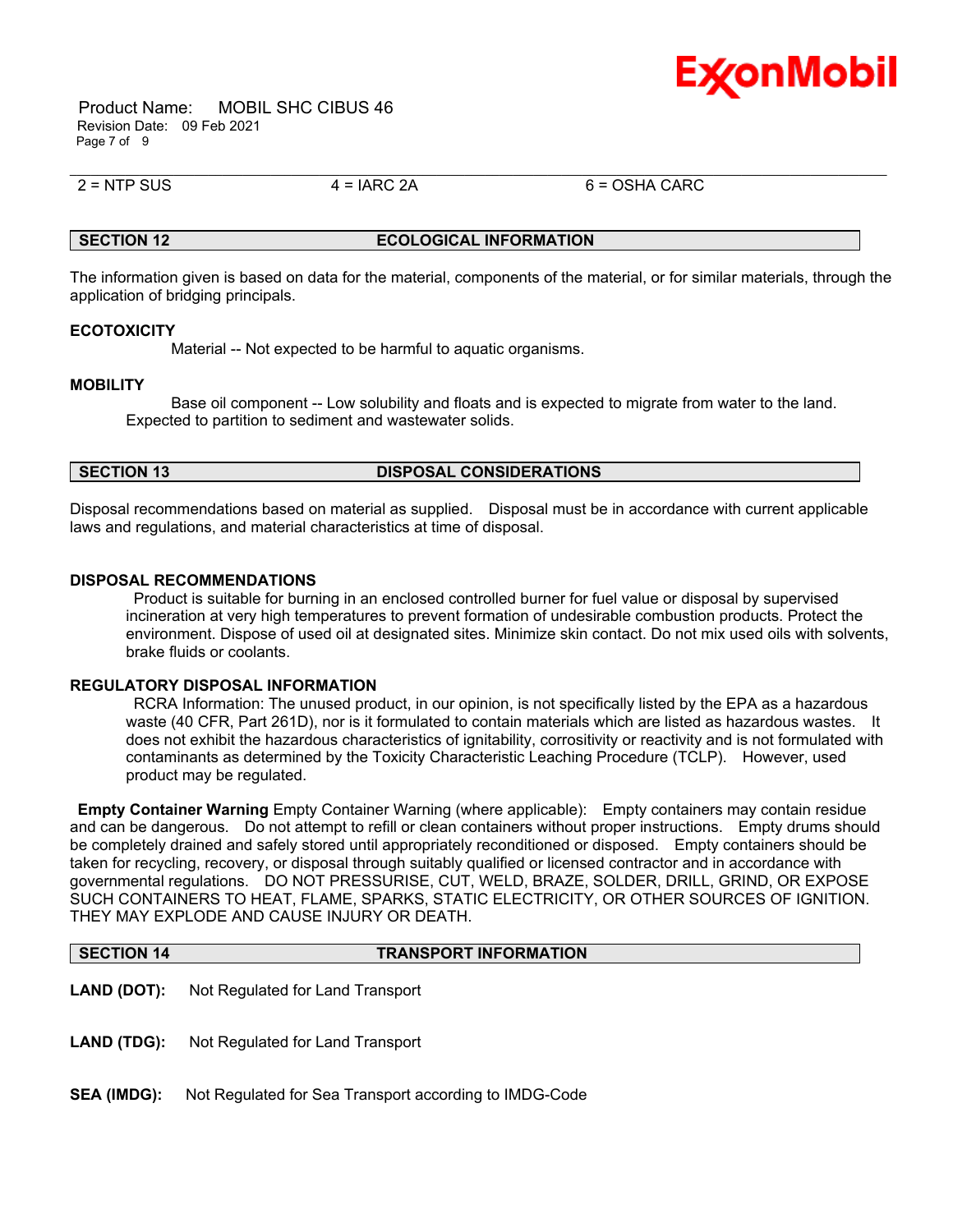

 Product Name: MOBIL SHC CIBUS 46 Revision Date: 09 Feb 2021 Page 8 of 9

#### **Marine Pollutant:** No

**AIR (IATA):** Not Regulated for Air Transport

#### **SECTION 15 REGULATORY INFORMATION**

\_\_\_\_\_\_\_\_\_\_\_\_\_\_\_\_\_\_\_\_\_\_\_\_\_\_\_\_\_\_\_\_\_\_\_\_\_\_\_\_\_\_\_\_\_\_\_\_\_\_\_\_\_\_\_\_\_\_\_\_\_\_\_\_\_\_\_\_\_\_\_\_\_\_\_\_\_\_\_\_\_\_\_\_\_\_\_\_\_\_\_\_\_\_\_\_\_\_\_\_\_\_\_\_\_\_\_\_\_\_\_\_\_\_\_\_\_\_

**OSHA HAZARD COMMUNICATION STANDARD:** This material is not considered hazardous in accordance with OSHA HazCom 2012, 29 CFR 1910.1200.

**Listed or exempt from listing/notification on the following chemical inventories:** AIIC, DSL, ENCS, IECSC, KECI, TCSI, TSCA

 **Special Cases:**

| Inventory    | 24.4<br>แนร               |
|--------------|---------------------------|
| <b>PICCS</b> | ADL<br>`nlv<br>ור<br>ாமாட |

**SARA 302:** No chemicals in this material are subject to the reporting requirements of SARA Title III, Section 302

### **NSF:** H-1

### **SARA (311/312) REPORTABLE GHS HAZARD CLASSES:** None.

**SARA (313) TOXIC RELEASE INVENTORY:** This material contains no chemicals subject to the supplier notification requirements of the SARA 313 Toxic Release Program.

#### **The following ingredients are cited on the lists below:**

|                 | --REGULATORY LISTS SEARCHED-- |                     |               |
|-----------------|-------------------------------|---------------------|---------------|
| $1 = ACGIH ALL$ | $6 = TSCA 5a2$                | $11 = CA$ P65 REPRO | $16$ = MN RTK |
| $2 = ACGIH A1$  | $7 = TSCA5e$                  | $12$ = CA RTK       | $17 = NJ RTK$ |
| $3 = ACGIH A2$  | $8 = TSCA6$                   | $13 = IL$ RTK       | $18 = PA RTK$ |
| 4 = OSHA Z      | $9 = TSCA 12b$                | 14 = LA RTK         | 19 = RI RTK   |
| $5 = TSCA4$     | $10 = CA$ P65 CARC            | $15 = M1 293$       |               |

Code key: CARC=Carcinogen; REPRO=Reproductive

#### **SECTION 16 OTHER INFORMATION**

 $N/D$  = Not determined,  $N/A$  = Not applicable

### **THIS SAFETY DATA SHEET CONTAINS THE FOLLOWING REVISIONS:**

Composition: Component Table information was deleted. Composition: Concentration Footnote information was deleted.